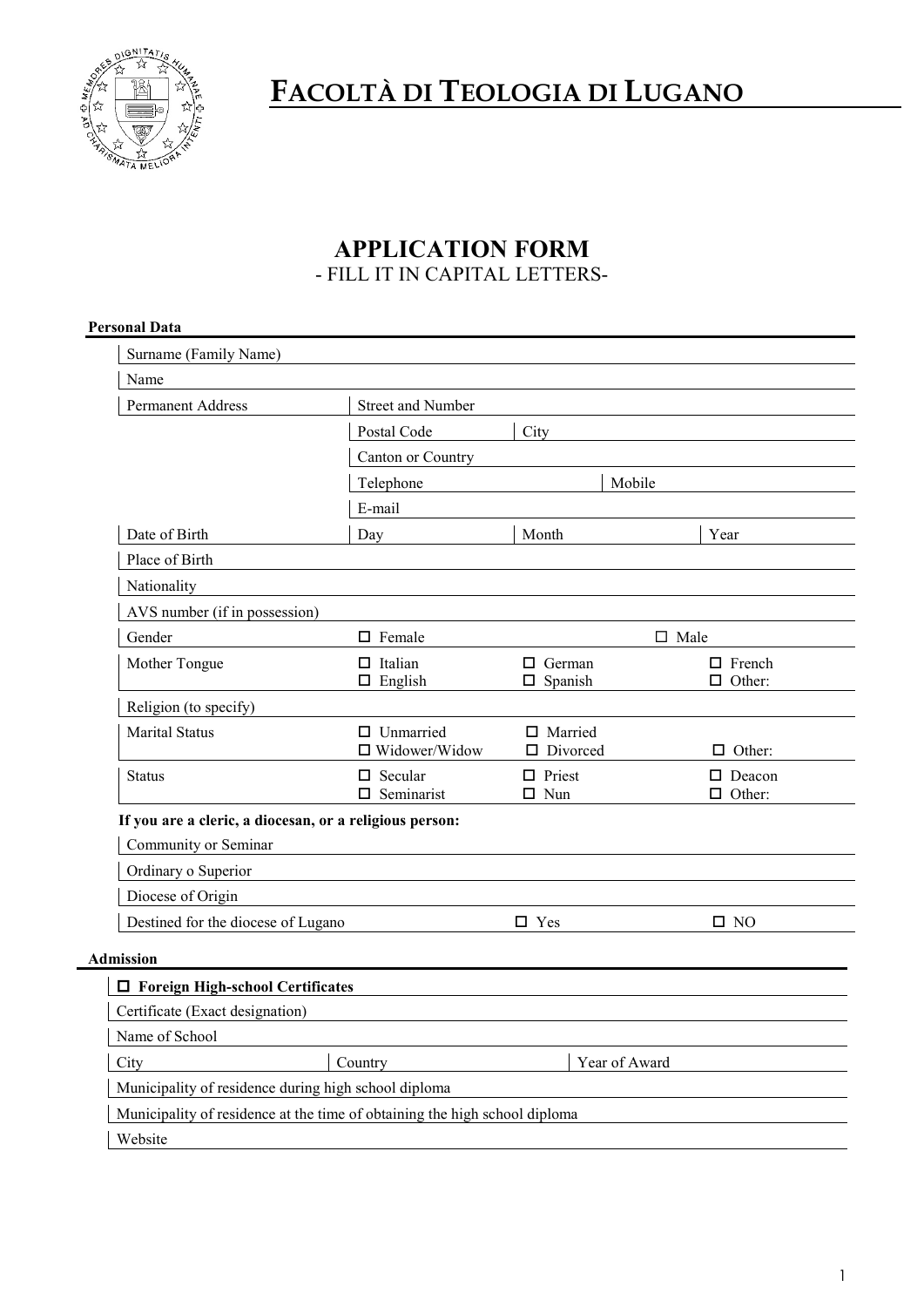# **Bachelor, BSc Degree, Other Diploma**

| <b>Exact Designation</b> |                             |
|--------------------------|-----------------------------|
| University               |                             |
| Faculty                  |                             |
| City                     | Country                     |
| Badge number             | Duration of studies (years) |
| Date of Beginning        | Year of Award               |
| Final Mark               |                             |

## **Seeking admission to:**

Master of Arts in Canon and Ecclesiastic Comparative Law (FTL) - specialization in: Comparative Canon Law

#### **Enrollment**

## **Required Documentation**

Curriculum vitae

1 photograph in electronic format

Copy of high school diploma or equivalent

Copy certificate of previous qualifications (BA, BSc, MA, MSc ...) including the transcript of exams and grades

Self-declaration concerning exclusion from previous studies (see attachment)

A copy of a valid document (passport or ID)

Authorisation Letter from the Ordinary or the Superior in charge (if you are a cleric, a diocesan, a religious person)

Reccomendation Letter from an ecclesiastic person (if you are layman)

#### **Remarks:**

This form once filled out in a complete and legible way must be sent to the secretariat.

E-mail: post@masterstudium-kirchenrecht.at –www.istitutodirecom.ch – www.masterstudium-kirchenrecht.at